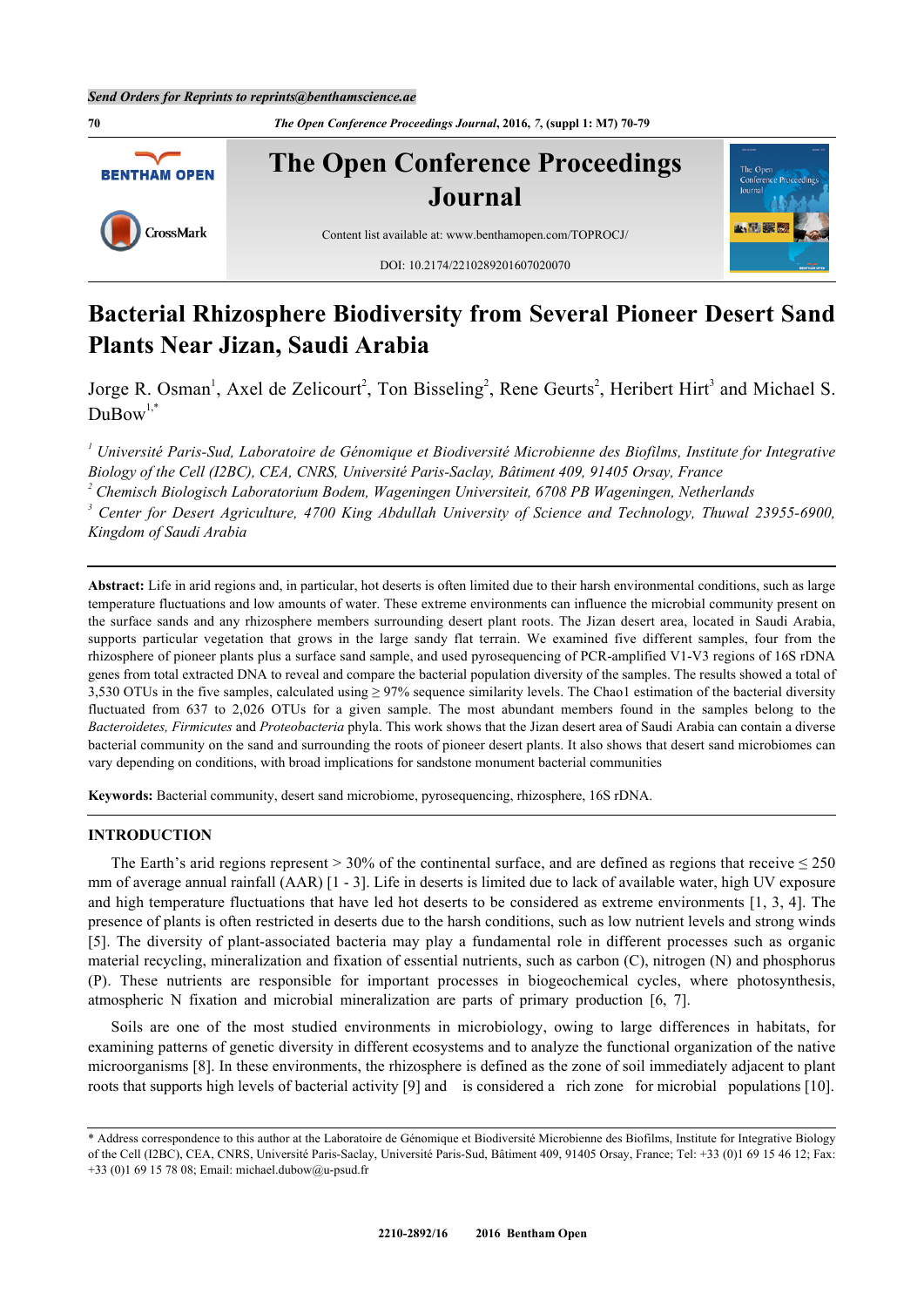For this reason, the rhizosphere is considered a unique region from the bulk soil, where organic compounds are released by the roots, making this zone high in nutrients [\[11](#page-7-9)].

Most soil microorganisms are non-cultivable under laboratory conditions [[12](#page-7-10)]. Advances in high-throughput DNA sequencing techniques provide important advances in microbial research in a broad range of ecosystems and applications including desert sand and, eventually, sandstone monument surfaces[[13\]](#page-7-11). Microbial diversity investigations of deserts have included a large range of studied regions, methods of analyses and applications. Zhang *et al.,* (2012) studied the distribution and diversity of bacteria in the southeast edge of the Tengger Desert of China, and their work provided a key approach of the correlations between the bacterial communities identified by DGGE bands and the structure of desert soil enzyme activities [[14](#page-8-0)]. An *et al.,* (2013) analyzed the bacterial diversity of surface sand samples from the Gobi and Taklamaken deserts using bacterial Tag-Encoded FLX Amplicon Pyrosequencing (bTEFAP) of PCR amplified 16S rDNA. Their results revealed an enormous bacterial diversity residing in the surface sands ( $\geq 10^3$  OTUs/5g sand) of these two deserts. Members belonging to four phyla: *Firmicutes, Proteobacteria*, *Bacteroidetes* and *Actinobacteria* were found to be the dominant bacterial members of the samples [\[15](#page-8-1)]. Using the same sequencing technology, Steven *et al.,* (2013) characterized the bacterial communities of bio crusts in water tracks of the Artic polar region. They suggested that the water tracks in permafrost soils represent a novel ecosystem for microbial and nutrient diffusion from soils to freshwater ecosystems [[16\]](#page-8-2).

We report here our results examining the bacterial diversity of the rhizosphere of pioneer plants  $(n=4)$ , plus a nonrhizosphere sand sample (n=1), of the Jizan desert area in Saudi Arabia. We compared the bacterial communities among these samples using pyrosequencing of PCR amplified DNA of V1-V3 regions of 16S rDNA from total genomic DNA extracted from these five samples. The sequences were subsequently analyzed by bioinformatic tools and we determined the richness and diversity of each sample in relation with those of the other hot desert sands.

# **MATERIALS AND METHODS**

### **Sample Collection**

The Jizan region (16°90'N 42°58'E) covers a superficial area of 11,671 km<sup>2</sup> and comprises of a 4 km long and 500 m wide stretch of intertidal mud and sand flats between Jizan port and the northern outskirts of the city of Jizan in Saudi Arabia [\[17](#page-8-3)]. With an altitude of 4 m [[18\]](#page-8-4), Jizan is located in the south western part of Saudi Arabia where the Red Sea reaches its maximum width (about 360 km) [[19\]](#page-8-5). The temperature (period 2000-2010) is seasonal, with a maximum annual average in summer (June-September) of 45.3ºC and a minimum annual average in winter (December-February) of 11.9ºC. The mean annual temperature average is 31.6ºC. Total annual rainfall is approximately 130 mm [[20\]](#page-8-6). The rhizosphere from four pioneer plants (*Panicum turgidum* Forssk. (Graminea, perennial) (Pt); *Tribulus pentandum* Forssk. (Zygophyllaceae, annual) (Tp); *Tribulus terrestris* L. (Zygophyllaceae, annual) (Tt), *Zygophyllum simplex* L. (Zygophyllaceae, annual) (Zs)  $[21, 22]$  $[21, 22]$  $[21, 22]$  $[21, 22]$  and one sample of soil (Ss) on a sandy terrain were collected near Jizan (N16<sup>o</sup>) 52.656' E 042º 36.972') on march, 2012 (Fig. **[1](#page-2-0)**). Triplicate samples were taken from the rhizosphere or soil with the sand surface temperature at 37ºC, and 48 % relative humidity for the samples. The terrain showed poor vegetation, with well separated individual plants. The control soil sample was taken at a site that was 5 m from any other vegetation. Intact plants, containing their 5 cm rhizosphere, were completely extracted with a small shovel, carefully without disrupting the root system. The rhizosphere was defined by separating the roots from the surrounding soil by carefully removing the entire plant with intact roots and subsequently rinsing with sterilized H<sub>2</sub>O. Chemical analyses of these five samples were performed at the Biochemistry Laboratory at Wageningen University, Netherlands (Table **[1](#page-2-1)**).

## **DNA Extraction**

Genomic DNA was extracted from each sample using a protocol adapted from that of Zhou *et al*., (1995) [\[23](#page-8-9)]. Five grams of sand sample were rehydrated in 1 ml of 1/4 TS (Tryptic Soy) Broth. To extract DNA, 13.5 ml of extraction buffer (0.1M Tris/HCl pH 8, 0.1M EDTA pH 8, 0,1M Na<sub>2</sub>PO<sub>4</sub>, 1.5M NaCl, 1% [w/v] CTAB (Cetyltrimethylammonium bromide) containing 50 μl of self-digested Pronase (20 mg/ml) and 10 μl of RNAse A (10 mg/ml) were incubated for 2 h at 37ºC with shaking. Subsequently, 2.5 ml of 20% SDS [w/v] was added and a further incubation for 2-h at 65ºC was performed. The supernatant fluid was collected after a 20 min centrifugation at  $6000 \times g$  at room temperature. A further extraction was performed on the pellet with 4.5 ml of extraction buffer and 0.5 ml of 20% SDS, mixed by vortexing for 10s, followed by incubation for 10-min at  $65^{\circ}$ C and centrifugation for 15 min at  $6000 \times g$ . The supernatant fluids were then combined and mixed. The nucleic acids were extracted by the addition of an equal volume of chloroform/isoamyl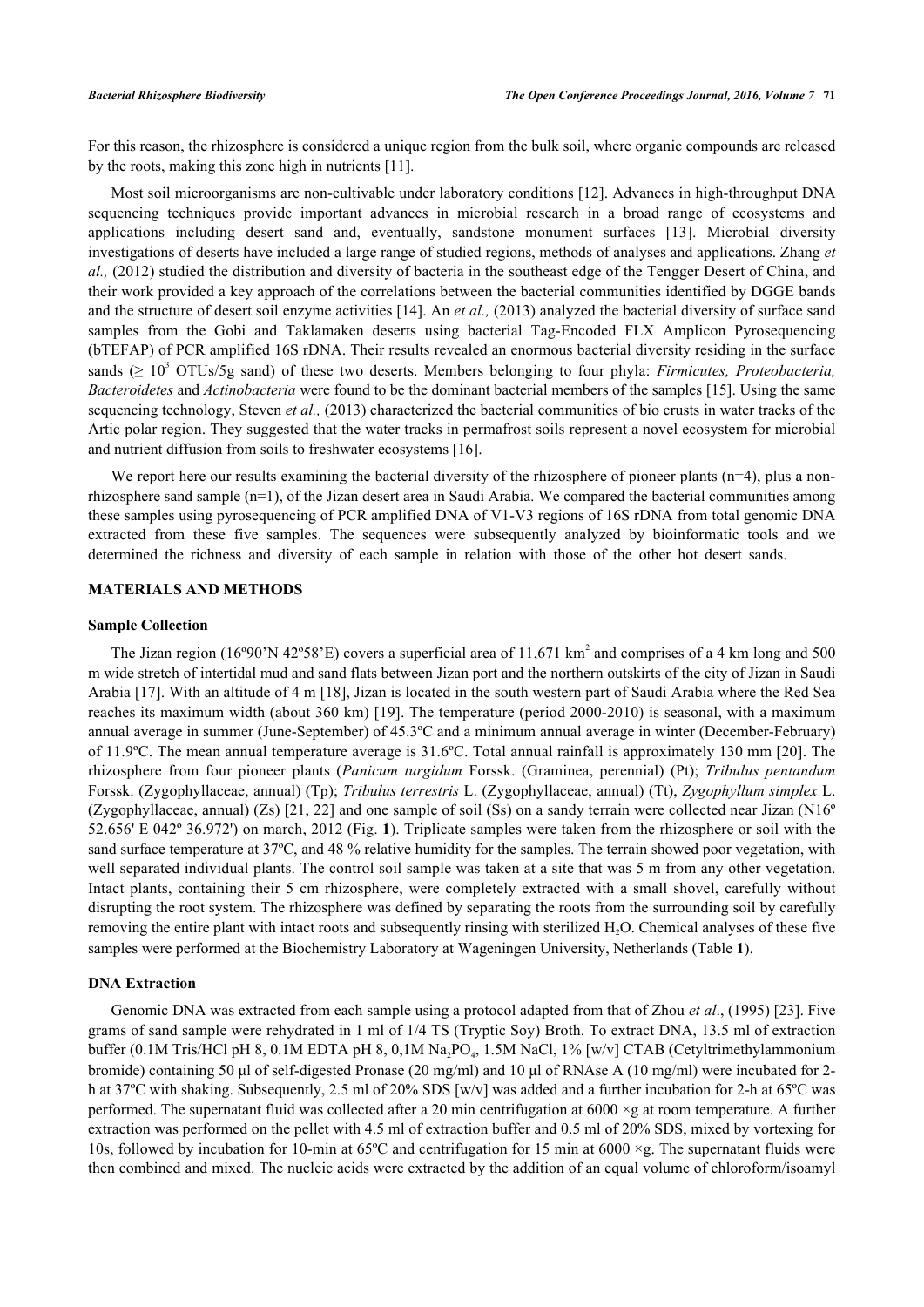### **72** *The Open Conference Proceedings Journal, 2016, Volume 7 Osman et al.*

alcohol (24:1), and, after centrifugation for 20 min at  $6000 \times g$ , the aqueous phase containing the nucleic acids was removed. Then, 0.6 volume of isopropanol was added and a 1 h incubation at room temperature was performed to precipitate the DNA. Following this, centrifugation for 20 min at 13000  $\times$ g was performed. The DNA pellet was washed with 1 ml of 70% ethanol and centrifuged at 11000 ×g for 5 min at 4°C. The DNA pellet was then dried and resuspended in 50 μl 1/10 TE buffer (1mM Tris-HCl pH 8, 0.1 mM Na EDTA pH 8) and incubated overnight at 4ºC and then stored at -20ºC.

# <span id="page-2-1"></span>**Table 1. Physical and chemical properties of the five desert sand samples.**

|                                  | <b>Sample</b> |      |      |      |      |  |
|----------------------------------|---------------|------|------|------|------|--|
| Physical and chemical properties | Pt            | Tр   | Tt   | Zs   | ðS.  |  |
| $C$ (mg/kg)                      |               |      |      |      |      |  |
| $N-NH4$ (mg/Kg)                  |               | 1.3  | 1.2  |      |      |  |
| $N-(NO3+NO2)$ (mg/Kg)            | 10.           | 1.6  | 2.5  | 1.0  | 1.2  |  |
| P(mg/kg)                         | 12.1          |      |      |      | 1.   |  |
| K (mg/kg)                        |               | '54  | ٢g   | 38   | 48   |  |
| pH                               | 7.28          | 7.69 | 7.55 | 7.29 | 7.38 |  |

<span id="page-2-0"></span>

**Fig. (1).** Jizan desert area sampling site (red) located at N16° 52.656' E 042° 36.972', Saudi Arabia. Image source: [www.mapsopensource.com/saudi-arabia-map-black-and-white.html](http://www.mapsopensource.com/saudi-arabia-map-black-and-white.html)

# **Bacterial Tag-Encoded PCR and GS Junior Amplicon Pyrosequencing (BTEGAP)**

The 16S rDNA of bacteria was amplified using an initial concentration of 10 ng/μl of the total extracted DNA. PCR reactions (25 μl each) were performed using the universal 16S rDNA bacterial primers 27F (5'-Ad.A + GAGTTTGATCMTGGCTCAG-3') and 518R (5'-Ad.B + xxxxxxxxxx + WTTACCGCGGCTGCTGG-3'), where the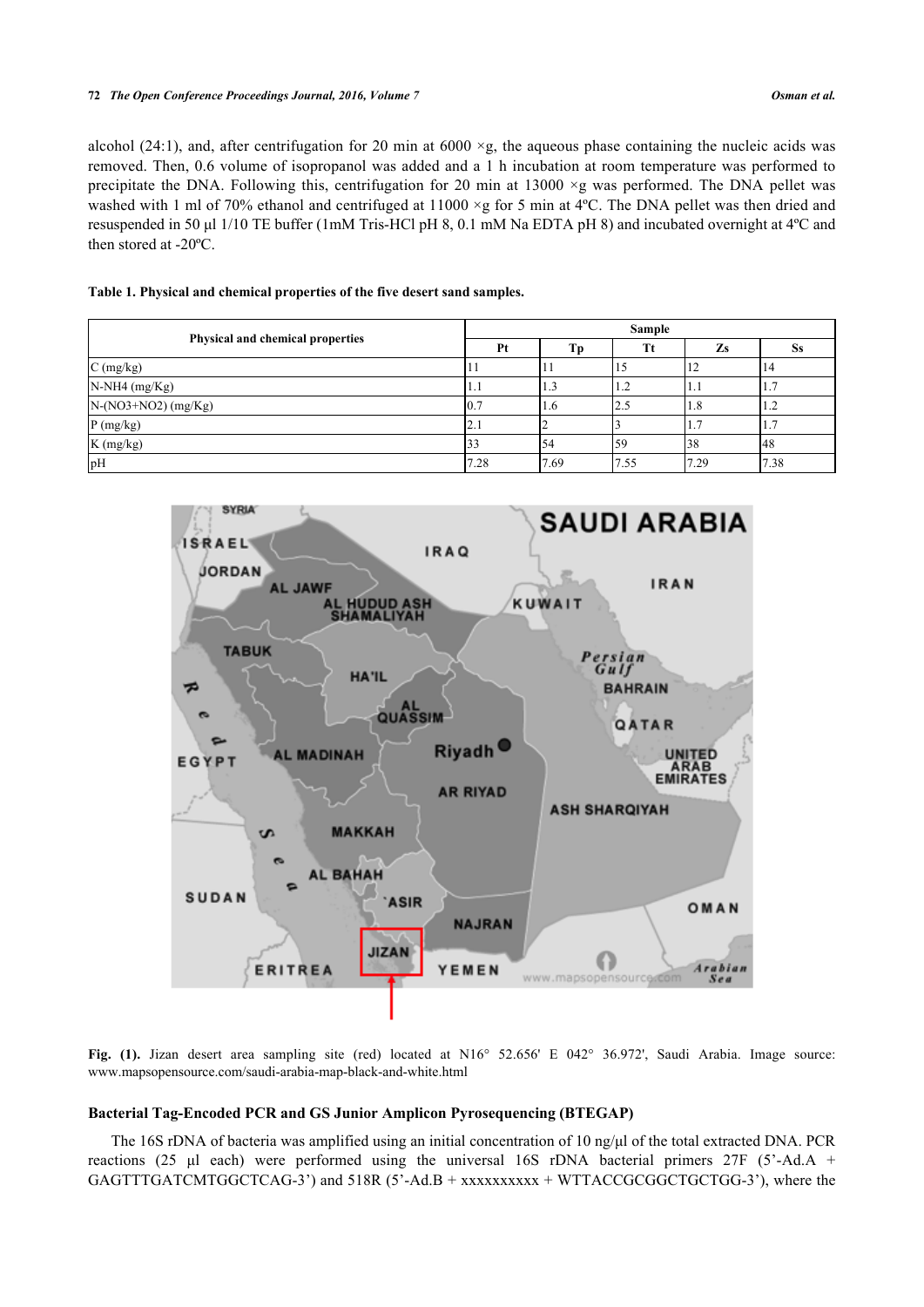Ad. A and Ad. B represent the adaptors for pyrosequencing (Roche/454), and the xxxxxxxxxx represents ten nucleotide sequence MIDs (multiplex identifiers) for sample identification barcoding. Two different thermostable DNA polymerases were used in the PCR amplifications: (I) AccuPOL<sup>™</sup> DNA Polymerase (Ampliqon, Denmark): 95°C for 2min, followed by 30 cycles of 95ºC for 30 s (denaturation), 54ºC for 30 s (annealing), 72ºC for 1 min (polymerization), and a final extension is performed at 72ºC for 10-min; (II) Phire Hot Start II DNA Polymerase (Thermo Scientific, Sweden): 98ºC for 2 min followed by 30 cycles of 98ºC for 10 s (denaturation), 56ºC for 30 s (annealing), 72ºC for 15 s (polymerization), and a final extension is performed at 72ºC for 10 min. Three tubes of 25 μl PCR reactions were performed for each thermostable DNA polymerase and each sample using 10 ng DNA, 0.1 μM of each primer (Sigma-Aldrich, MO, USA), 0.2 mM dNTP mix (Fermentas, ON, Canada), 2.5 units of thermostable DNA polymerase for I and 1.25 units of thermostable DNA polymerase for II using the corresponding buffers with each polymerase. The PCR products were then combined by sample and polymerase used, and the amplified 16S DNA fragments were then purified from a 1% agarose gel using the NucleoSpin Extraction Kit (Macherey-Nagel, Hoerdt, France). Twenty nanograms of purified PCR product from each sample were mixed for pyrosequencing performed on a Roche/454 GS Junior Pyrosequencer (Department of Biology, University of Oulu, Finland).

# **Data Analysis**

Raw DNA sequences were extracted and selected by their length (200-600 bp) using mothur software [\[24\]](#page-8-10). Sequences were also trimmed and retained if they contained no ambiguous base, no homopolymers ≥8 and no more than one mismatch to the sequencing primer. Adaptor sequences were removed from the sequences using the cutadapt tool implemented on the Galaxy server of the Institut de Génétique et Microbiologie (IGM) of the Université Paris-Sud [\(http://galaxy.igmors.u-psud.fr/\)](http://galaxy.igmors.u-psud.fr/). A second trimming, using a 90% quality score with >25, was performed using Condetri V\_2.2 [\[25\]](#page-8-11). The sequences were screened for potential chimeric sequences with the Decipher web tool [\(http://decipher.cee.wisc.edu\)](http://decipher.cee.wisc.edu) [[26](#page-8-12)]. Sequences were classified to the genus level using the Greengenes 2013 release database (202,421 bacterial and archaea sequences) at an 80% confidence threshold with mothur and using the RDP-II Naïve Bayesian Classifier [\[27\]](#page-8-13). To estimate the bacterial population richness and diversity, the RDPII pyro site [\(https://pyro.cme.msu.edu/index.jsp](https://pyro.cme.msu.edu/index.jsp)) was used to calculate the Chao1 estimator and Shannon diversity index. The Jaccard index was also estimated and the relative abundance of operational taxonomic units (OTUs) were determined using a 0.03 distance limit (97% similarity) by clustering on RDP's pyrosequencing pipeline. All sequences have been deposited in the GenBank Sequence Read Archive (SRA) under the SRP049954 accession number.

| Sample name | Number of   <br>Sequences | <b>Number of Sequences After Trimming</b> | <b>Average Sequences Length</b> |     |       | <b>OTUs Chao1</b> Shannon Index |
|-------------|---------------------------|-------------------------------------------|---------------------------------|-----|-------|---------------------------------|
| Pt          | 5,363                     | 4.361                                     | 472                             | 319 | 637   | 2.25                            |
| Тp          | 4.941                     | 4.031                                     | 469                             | 900 | 1,754 | 5.62                            |
| Tt          | 6,145                     | 4.814                                     | 462                             | 737 | 1,245 | 4.89                            |
| Zs          | 3.106                     | 2,185                                     | 470                             | 613 | .282  | 5.26                            |
| Ss          | 3,690                     | 2,622                                     | 472                             | 961 | 2,026 | 6.18                            |

<span id="page-3-0"></span>

| Table 2. Number of Treated Sequences, Average Length, OTUs, Richness and Diversity for Each Sample. |  |  |  |
|-----------------------------------------------------------------------------------------------------|--|--|--|
|-----------------------------------------------------------------------------------------------------|--|--|--|

## **RESULTS**

We examined five different samples from the Jizan desert area to reveal the environmental properties and relations with the bacterial diversity of the rhizosphere of four pioneer plants growing in this desert area. The five samples were named "Pt" (*Paricum turgidum*), "Ss" (Soil sample), "Tp" (*Tribulus pentandrus*), "Tt" (*Tribulus terrestris*), and "Zs" (*Zygophyllum simplex*), after the plants (or not) rhizosphere from where they were isolated.

# **Physical and Chemical Properties of the Rhizosphere and Sand Samples**

The physical and chemical parameters show C, N, P and K element levels and the low carbon compound levels in the five samples. The pH values ranged from 7.28 in the Pt sample to 7.69 in the Tp sample, suggesting that all samples are close to neutral in pH (Table **[1](#page-2-1)**).

# **Pyrosequencing Data**

Pyrosequencing was performed on the V1-V3 regions of 16S rDNA genes PCR amplified from total DNA extracted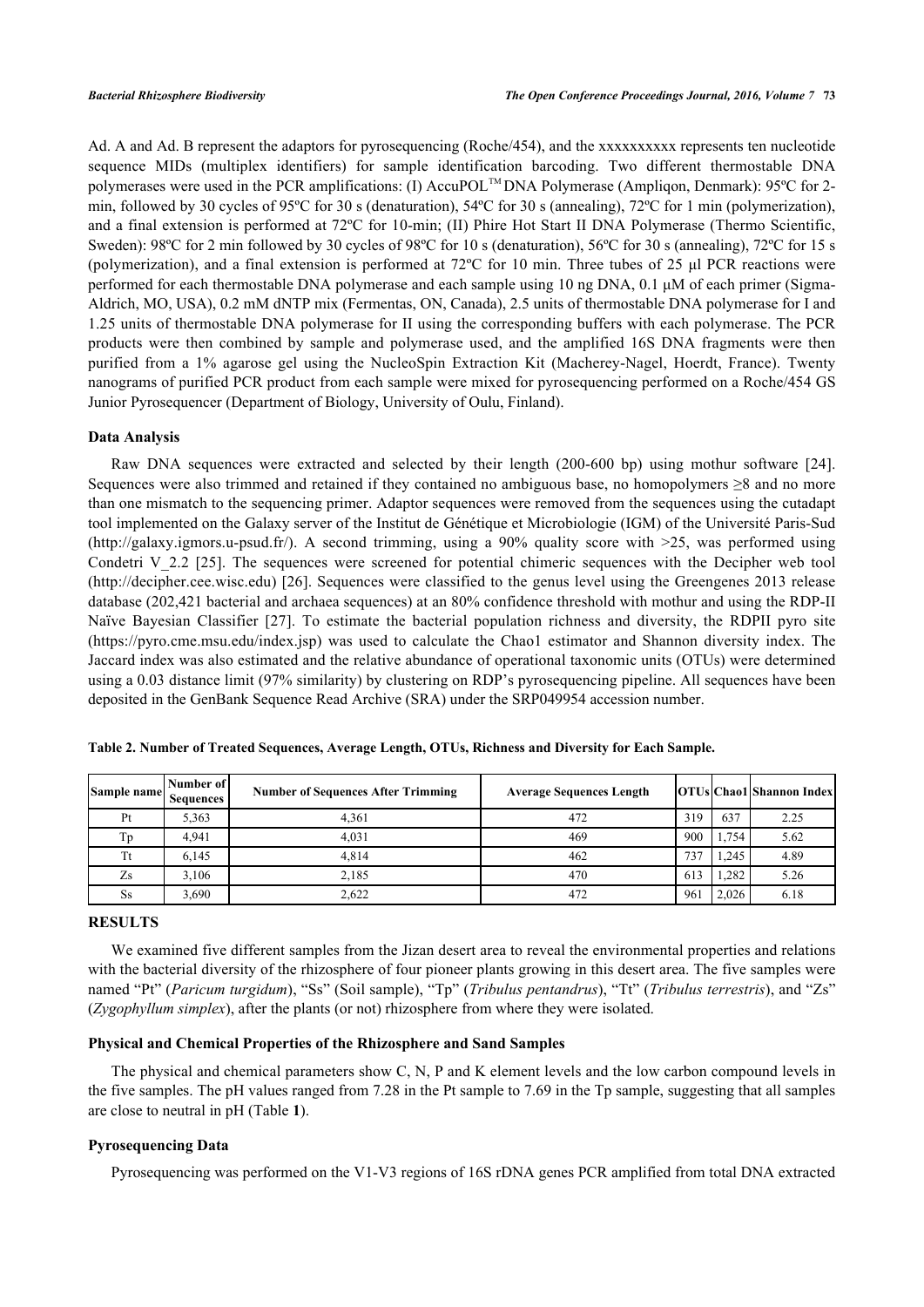from the five desert samples. The total number of sequences obtained for the five samples were 23,245, with an average length of 469 bases after trimming. After quality score adjustments, approximately 23% of the total sequences were removed. The largest number of sequences were obtained from the Tt sample (6,145 sequences), while the Zs sample contained the smallest number of sequences (3,106 sequences) (Table **[2](#page-3-0)**).

#### **Bacterial Diversity and Richness Analyses**

Diversity statistics for each sample are displayed in Table **[2](#page-3-0)**. We measured the sample richness, based on OTUs defined as sequences sharing  $\geq$  97% sequence similarity, which represents the potential number of species present in a community. The OTUs, ranging from 319 (Pt sample) to 961 (Ss sample) per sample, were discerned in the 5 samples. The Chao1 estimator and the Shannon diversity index were calculated. The richness, assessed with the Chao1 estimator using a 3% difference among the sequences, showed that the diversity can significantly vary among rhizospheric plant and soil samples in the same desert. For the samples studied, the richness, estimated by Chao1, ranged from 637 (Pt sample) to 2,016 (Ss sample) OTUs per 5g sample. The Shannon index (Table **[2](#page-3-0)**) provides a representation of the diversity in the samples, where the highest diversity level is observed in the Ss sample.

#### **Comparison of Bacterial Community**

The Jaccard index (Table **[3](#page-5-0)**) is a statistic that is used to calculate the similarity and richness of a set of samples. We constructed a UPGMA tree generated by the R Statistical Computing Package (Fig. **[2](#page-4-0)**). The most distant bacterial population from the samples was found to be the Pt sample, whereas the Tp and Zs samples have the most similar bacterial populations.

#### **Bacterial Phylogenetic Composition**

The bacterial populations in the samples were classified from the 16S rDNA sequences with the mothur algorithm using the Greengenes database for bacteria and archaea using the RDP Naïve Bayesian Classifier with an 80% confidence threshold (Fig. **[3](#page-5-1)**). The most abundant bacteria were from the *Proteobacteria*, with a range from 15% in the Pt sample to 41.5% in the Zs sample. The Pt sample has 79.1% of its members from the *Bacteroidetes* phylum, while members of this group are not present at  $\geq 30\%$  in the other samples. Following this, we observed members of the *Firmicutes,* with a range from 0.7% in the Pt sample to 24.3% in the Ss sample, plus *Actinobacteria* with a range from 1.2% in the Pt sample to 17.6% in the Tt sample. The unclassified sequences at the phylum level ranged from 0.6% in the Pt sample to 3.2% in the Ss sample. Bacteria from a total of 31 genera are represented in Fig. (**[4](#page-6-0)**). The genera representing less than 1% of the population were grouped into "other genera". The most abundant bacteria are from genera represented by the *Flavobacterium* (68.1%) for the Pt sample, *Pontibacter* (19.3%) for the Tt sample and *Bacillus* with 12.0% for Tp, 17.9% for Zs and 18.6% for the Ss samples. The unclassified sequences, at the genus level, ranged from 6.3% for the Pt sample to a 55.5% for the Ss sample, suggesting many new bacterial groups remain to be discovered.

# **DISCUSSION**

<span id="page-4-0"></span>During the course of the last decade, interest in the study of hot desert microbial diversity has increased [[28](#page-8-14) - [31](#page-8-15)] due to global climate change, as arid regions are thought to be more vulnerable. Pyrosequencing of PCR amplified V1- V3 regions of 16S rDNA genes from total extracted DNA from the rhizospheric plant samples (Pt. Tp, Tt, Zs) and soil sample (Ss) from the desert area of Jizan (Saudi Arabia) revealed a large bacterial biodiversity in these harsh conditions. We obtained 23,245 high quality sequences, which we classified at the phylum and genus levels, and observed differences among the bacterial communities of the five samples studied. It is important to note that the five samples came from different sites of the same desert, and included the rhizosphere of four different pioneer plants and one surface sand sample. The surface sand sample showed the highest level of unclassified sequences from the phylum to the genus level, though the reason for this is not clear at the current time [[32\]](#page-8-16).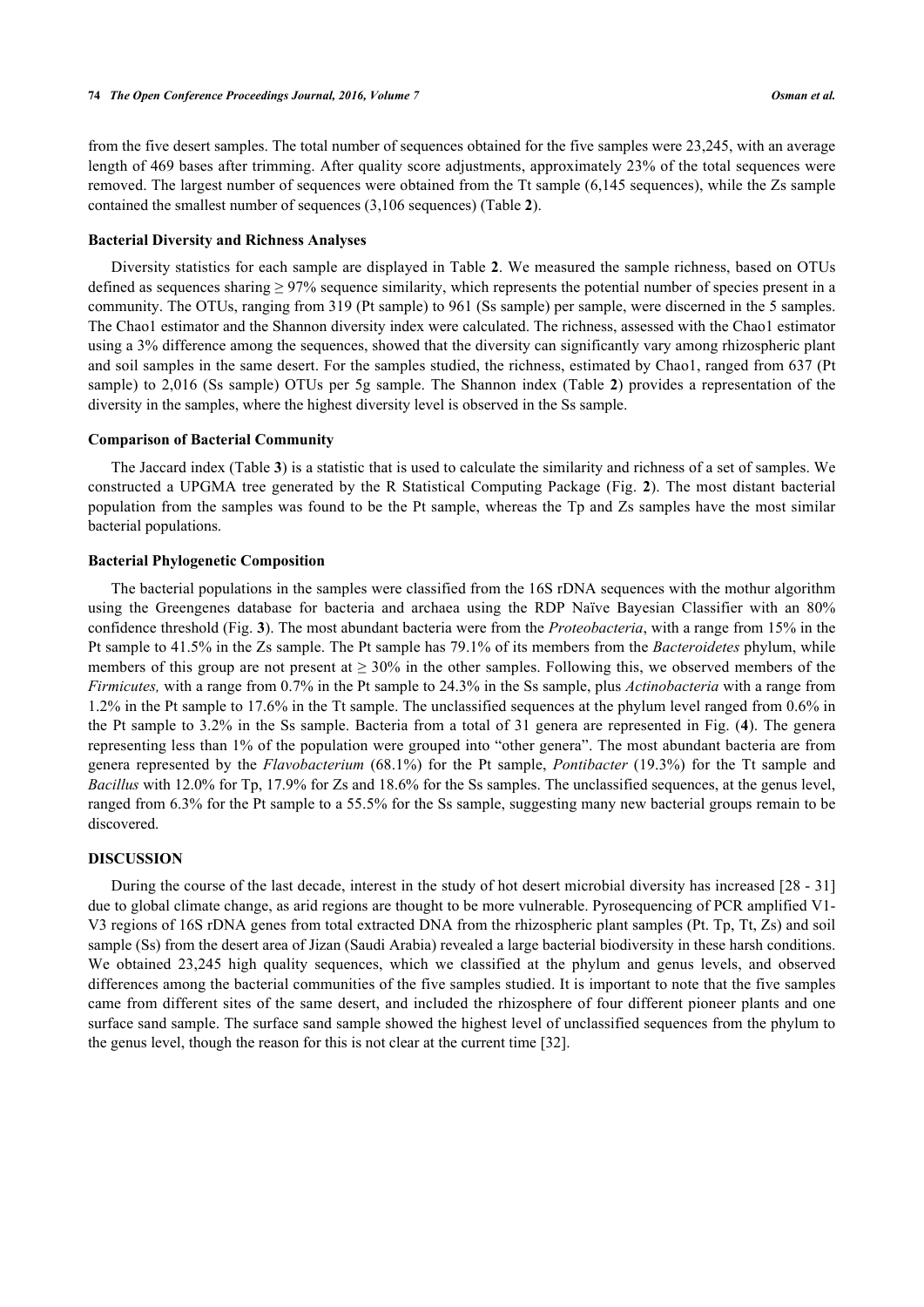

<span id="page-5-1"></span>**Fig. (2).** Jaccard's distance tree of the bacterial populations among the five samples (≥97% sequence similarity level) from the Jizan desert. The tree was generated on the RDP website using the R Statistical Computing Package (UPGMA).



**Fig. (3).** Taxonomic classification of bacterial sequences at the phylum level from the five Jizan desert sand samples. See the Materials and Methods section for details.

<span id="page-5-0"></span>**Table 3. Number of treated sequences, average length, OTUs, richness and diversity for each sample.**

| Sample name | N.J   |       |       |       |  |
|-------------|-------|-------|-------|-------|--|
| ບວ          |       |       | -     |       |  |
|             | 0.655 |       |       |       |  |
|             | 0.677 | 0.647 |       |       |  |
| ്           | 0.728 | 0.422 | 0.662 |       |  |
|             | 0.848 | 0.952 | 0.911 | 0.905 |  |

Five chemical parameters were examined in our samples: total C, N-NH<sub>4</sub>, N-(NO<sub>3</sub>+NO<sub>2</sub>), total P and total K. These factors have been recognized as soil variables that can affect microbial community composition. In particular, the variety of organic compounds released by plants has been postulated to be one of the key factors affecting the diversity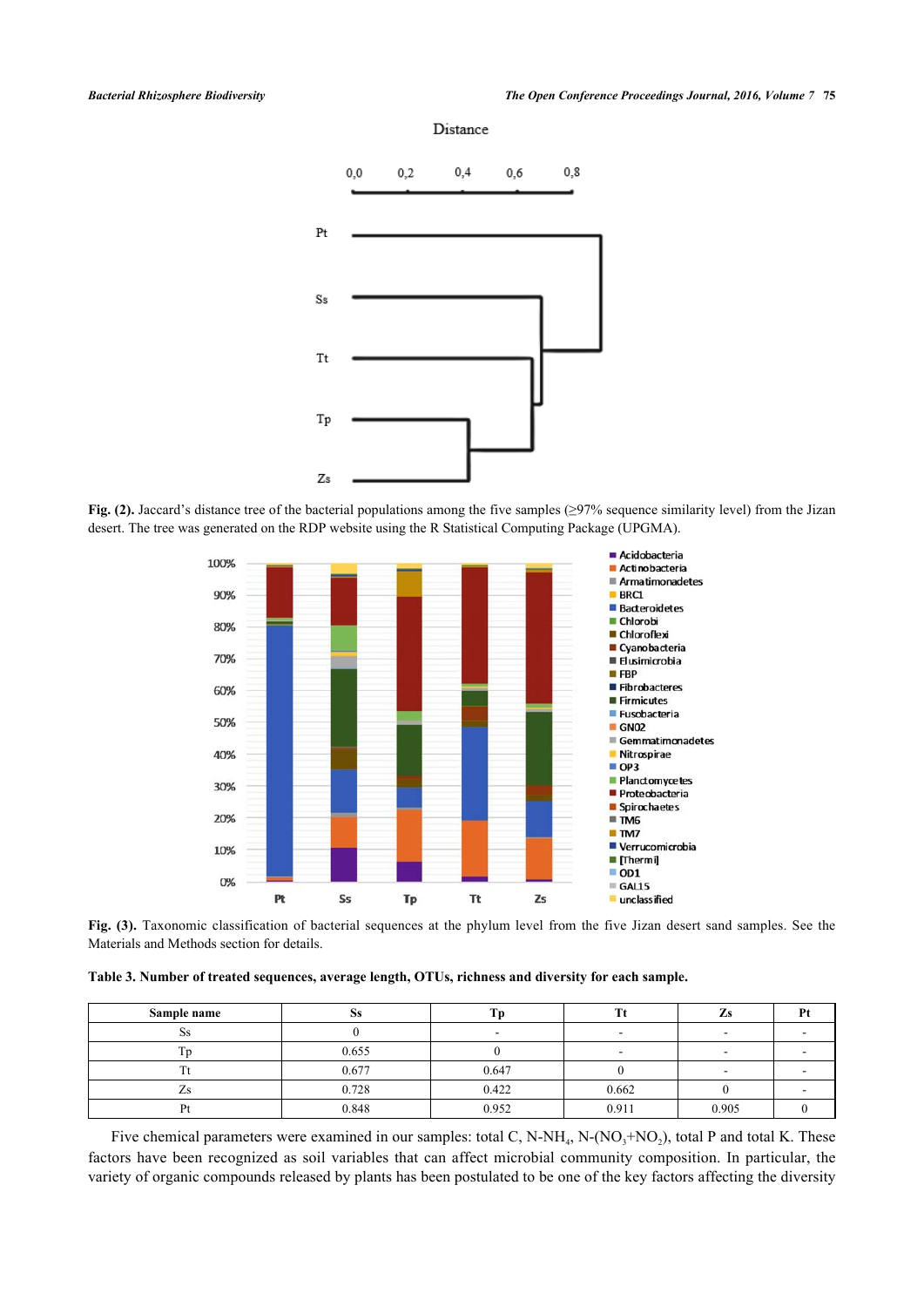<span id="page-6-0"></span>of microorganisms in the rhizosphere of different plant species [\[3,](#page-7-1) [33\]](#page-8-17). The levels of phosphorus in the soil can explain some variability in the metabolism and composition of the microbial community, as it may be a limiting micro-nutrient [\[34](#page-9-0), [35\]](#page-9-1). It has been reported that the pH in arid land soils is alkaline [[3](#page-7-1)]. In our five samples, the pH ranged between 7.28 and 7.69, and is thus considered to be only slightly alkaline. The pH can be an important factor in the composition of the bacterial community and it has been reported that a higher diversity in soils is found in samples with near neutral pHs [[36\]](#page-9-2).



Fig. (4). Taxonomic classification of bacterial sequences at the genus level from the five Jizan desert sand samples. Only genera with members representing  $\geq 1\%$  of the population are shown. See the Materials and Methods section for details.

Here, we used DNA sequencing to discern microbial populations of V1-V3 variable regions of PCR amplified 16S rDNA, as it has been reported to perform well for bacterial assignments in a wide range of datasets [[37\]](#page-9-3).

We examined the bacterial richness and diversity in each sample using the Chao1 estimator [\[38](#page-9-4)] and found a large inter-sample variability (from 319 to 961 OTUs) in the five samples from the same desert. It should be noted that the analysis of these five samples may not be representative of the total microbial diversity of the Jizan desert. These results revealed that the surface sand (Ss) sample had the lowest number of high quality sequences, but also the largest number of OTUs. These results suggest that the number of sequences generated from high throughput sequencing is not always a limiting factor for estimating the total bacterial diversity, though this sample did contain the largest number of unclassified sequences. The Jaccard index was calculated for our samples and the deduced UPGMA tree showed a significant distance among the five different samples and less apparent relations with the rhizosphere plant family.

For the 27 phyla found in all the samples, the most abundant members in three of the samples (Tp, Tt and Zs) belonged to the *Proteobacteria* phylum. Several studies have shown that members of this phylum are highly represented in desert environments, such as the Sonoran [[39\]](#page-9-5), Gobi [[34](#page-9-0)], Namib [[40\]](#page-9-6), Atacama [[31\]](#page-8-15) and Tataouine deserts [\[32\]](#page-8-16). However, the Pt sample revealed that 79.1% of bacterial members belonged to the *Bacteroidetes* phylum, while the members of the genus *Flavobacterium* represent 68.1% of the OTUs. Members of the *Flavobacterium* genera are widespread in aquatic and terrestrial environments and can play an important role in the degradation of organic matter. They are also abundant in the rhizosphere of agricultural crops and can be associated with the stimulation of plant resistance to disease [\[41](#page-9-7), [42](#page-9-8)]. The soil sample (Ss) showed *Firmicutes* as the major phylum, with 24.3% of the total sequences, and members of the genus *Bacillus* representing the major genus with 18.6% of the total sequences. The differences of bacterial diversity in deserts can thus be highly variable and can depend on soil characteristics and sampling location, among others [\[43](#page-9-9)]. Interestingly, the biggest differences in bacterial composition were observed in the grass *Panicum turgidum* when compared to both the free soil sample and the rhizosphere of three different dicotyl species. These results suggest that both environment and plant species can contribute to the composition of the plant specific rhizosphere microbiome.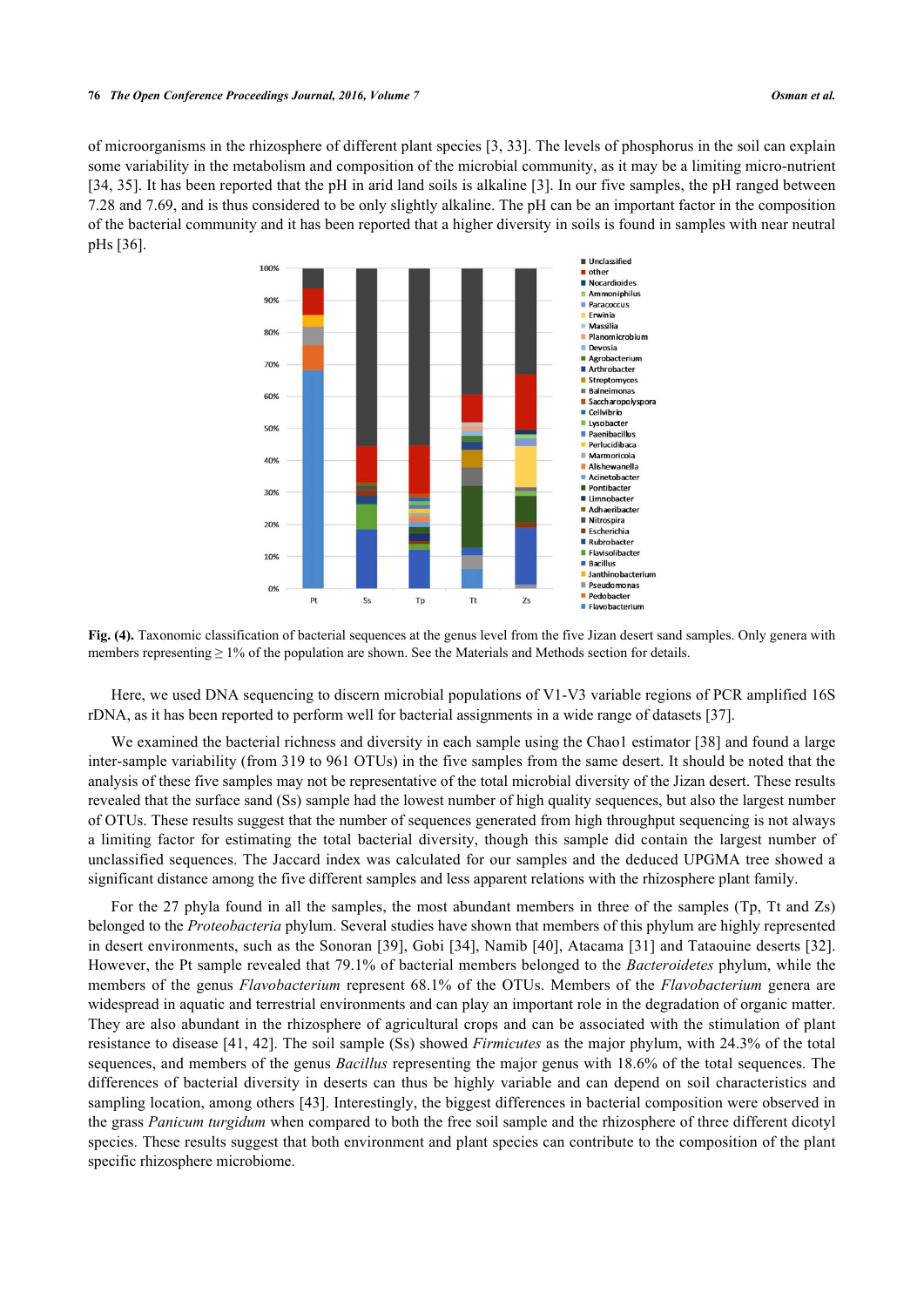# **CONCLUSION**

Our study of the bacterial diversity of selected rhizosphere and surface sand samples from the Jizan desert in Saudi Arabia found that there is a diverse bacterial community composition of the rhizosphere of four pioneer plants in this desert, comparable to that seen of non-rhizosphere surface sand sample. Within the five samples, members belonging to the *Proteobacteria* phylum were the most abundant in the Tp, Tt and Zs samples, the *Firmicutes* for the Ss sample and *Bacteroidetes* for the Pt sample. There were also differences in the composition of the less abundant community members among the five different samples collected from the Jizan desert in Saudi Arabia. These results show that the diversity of desert sand microbiomes can vary with environmental conditions, and thus have implications for studies on sandstone monument bacterial communities.

# **CONFLICT OF INTEREST**

The authors confirm that this article content has no conflict of interest.

### **ACKNOWLEDGEMENTS**

We thank all the members of the Laboratoire de Génomique et Biodiversité Microbienne des Biofilms (LGBMB) of the Institute of Integrative Biology of the Cell (I2BC) for interesting discussions, comments and suggestions. This work was supported by the Centre National de la Recherche Scientifique (CNRS), France.

# **REFERENCES**

<span id="page-7-0"></span>[1] Azua-Bustos, A.; Urrejola, C.; Vicuña, R. Life at the dry edge: microorganisms of the Atacama Desert. *FEBS Lett.,* **2012**, *586*(18), 2939-2945.

[\[http://dx.doi.org/10.1016/j.febslet.2012.07.025](http://dx.doi.org/10.1016/j.febslet.2012.07.025)] [PMID: [22819826\]](http://www.ncbi.nlm.nih.gov/pubmed/22819826)

- [2] Prestel, E.; Regeard, C.; Salamitou, S.; Neveu, J.; Dubow, M.S. The bacteria and bacteriophages from a Mesquite Flats site of the Death Valley desert. *Antonie van Leeuwenhoek,* **2013**, *103*(6), 1329-1341. [\[http://dx.doi.org/10.1007/s10482-013-9914-4\]](http://dx.doi.org/10.1007/s10482-013-9914-4) [PMID: [23559041](http://www.ncbi.nlm.nih.gov/pubmed/23559041)]
- <span id="page-7-1"></span>[3] Collins, S.L.; Sinsabaugh, R.L.; Crenshaw, C. Pulse dynamics and microbial processes in aridl and ecosystems. *J. Ecol.,* **2008**, *96*(3), 413-420.

[\[http://dx.doi.org/10.1111/j.1365-2745.2008.01362.x\]](http://dx.doi.org/10.1111/j.1365-2745.2008.01362.x)

- <span id="page-7-2"></span>[4] Zeglin, L.H.; Dahm, C.N.; Barrett, J.E.; Gooseff, M.N.; Fitpatrick, S.K.; Takacs-Vesbach, C.D. Bacterial community structure along moisture gradients in the parafluvial sediments of two ephemeral desert streams. *Microb. Ecol.,* **2011**, *61*(3), 543-556. [\[http://dx.doi.org/10.1007/s00248-010-9782-7\]](http://dx.doi.org/10.1007/s00248-010-9782-7) [PMID: [21153024](http://www.ncbi.nlm.nih.gov/pubmed/21153024)]
- <span id="page-7-3"></span>[5] Marasco, R.; Rolli, E.; Ettoumi, B.; Vigani, G.; Mapelli, F.; Borin, S.; Abou-Hadid, A.F.; El-Behairy, U.A.; Sorlini, C.; Cherif, A.; Zocchi, G.; Daffonchio, D. A drought resistance-promoting microbiome is selected by root system under desert farming. *PLoS One,* **2012**, *7*(10), e48479. [\[http://dx.doi.org/10.1371/journal.pone.0048479](http://dx.doi.org/10.1371/journal.pone.0048479)] [PMID: [23119032\]](http://www.ncbi.nlm.nih.gov/pubmed/23119032)
- <span id="page-7-4"></span>[6] Prashar, P.; Kapoor, N.; Sachdeva, S. Rhizosphere: its structure, bacterial diversity and significance. *Rev. Environ. Sci. Biotechnol.,* **2013**, *13*(1), 63-77. [\[http://dx.doi.org/10.1007/s11157-013-9317-z](http://dx.doi.org/10.1007/s11157-013-9317-z)]
- <span id="page-7-5"></span>[7] Iovieno, P.; Båth, E. Effect of drying and rewetting on bacterial growth rates in soil. *FEMS Microbiol. Ecol.,* **2008**, *65*(3), 400-407. [\[http://dx.doi.org/10.1111/j.1574-6941.2008.00524.x\]](http://dx.doi.org/10.1111/j.1574-6941.2008.00524.x) [PMID: [18547324](http://www.ncbi.nlm.nih.gov/pubmed/18547324)]
- <span id="page-7-6"></span>[8] Youssef, N.H.; Elshahed, M.S. Diversity rankings among bacterial lineages in soil. *ISME J.,* **2009**, *3*(3), 305-313. [\[http://dx.doi.org/10.1038/ismej.2008.106](http://dx.doi.org/10.1038/ismej.2008.106)] [PMID: [18987677\]](http://www.ncbi.nlm.nih.gov/pubmed/18987677)
- <span id="page-7-7"></span>[9] Hartmann, A.; Rothballer, M.; Schmid, M. Lorenz Hiltner, a pioneer in rhizosphere microbial ecology and soil bacteriology research. *Plant Soil,* **2007**, *312*(1-2), 7-14. [\[http://dx.doi.org/10.1007/s11104-007-9514-z](http://dx.doi.org/10.1007/s11104-007-9514-z)]
- <span id="page-7-8"></span>[10] Barriuso, J.; Solano, B.R.; Lucas, J.A.; Lobo, A.P.; García-villaraco, A.; Mañero, F.J. Ecology, Genetic Diversity and Screening Strategies of Plant Growth Promoting Rhizobacteria (PGPR). In: *Plant-Bacteria Interactions. Strategies and Techniques to Promote Plant Growth*; Ahmad, I.; Pichtel, J.; Hayat, S., Eds.; Wiley-VCH Verlag GmbH & Co. KGaA.: Weinheim, **2008**; pp. 1-17. [\[http://dx.doi.org/10.1002/9783527621989.ch1](http://dx.doi.org/10.1002/9783527621989.ch1)]
- <span id="page-7-9"></span>[11] Antoun, H.; Prévost, D. Ecology Of Plant Growth Promoting Rhizobacteria. In: *PGPR: Biocontrol and Biofertilization*; Siddiqui, Z.A., Ed.; Springer: Dordrecht, **2005**; pp. 1-38.
- <span id="page-7-10"></span>[12] Amann, R.I.; Ludwig, W.; Schleifer, K.H.; Amann, R.I.; Ludwig, W. Phylogenetic identification and *in situ* detection of individual microbial cells without cultivation. *Microbiol. Rev.,* **1995**, *59*(1), 143-169. [PMID: [7535888\]](http://www.ncbi.nlm.nih.gov/pubmed/7535888)
- <span id="page-7-11"></span>[13] Liu, L; Li, Y; Li, S Comparison of next-generation sequencing systems *J. Biomed. Biotechnol.,* **2012**. 012: 251364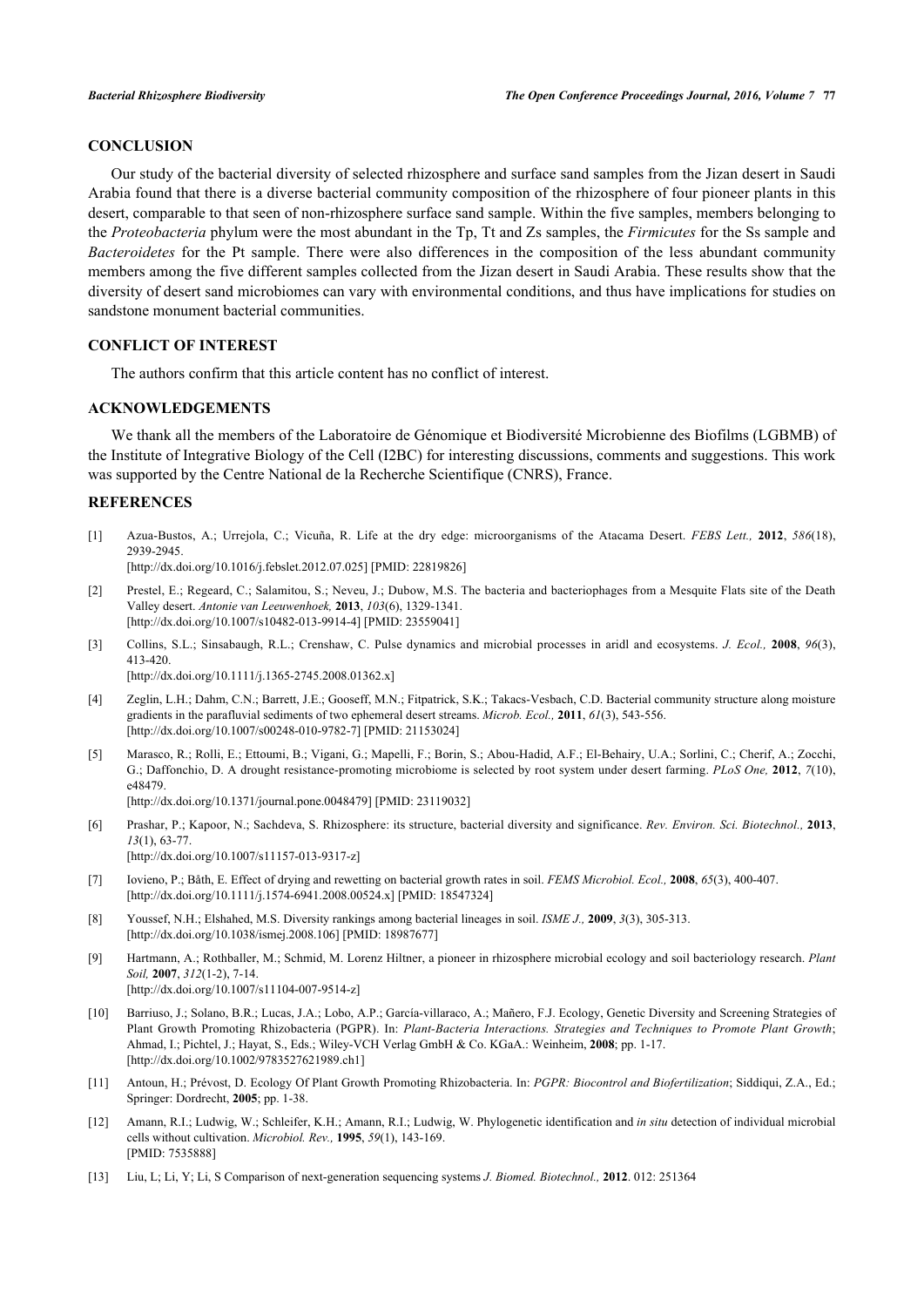- <span id="page-8-0"></span>[14] Zhang, W.; Zhang, G.; Liu, G.; Dong, Z.; Chen, T.; Zhang, M.; Dyson, P.J.; An, L. Bacterial diversity and distribution in the southeast edge of the Tengger Desert and their correlation with soil enzyme activities. *J. Environ. Sci. (China),* **2012**, *24*(11), 2004-2011. [\[http://dx.doi.org/10.1016/S1001-0742\(11\)61037-1\]](http://dx.doi.org/10.1016/S1001-0742(11)61037-1) [PMID: [23534235](http://www.ncbi.nlm.nih.gov/pubmed/23534235)]
- <span id="page-8-1"></span>[15] An, S.; Couteau, C.; Luo, F.; Neveu, J.; DuBow, M.S. Bacterial diversity of surface sand samples from the Gobi and Taklamaken deserts. *Microb. Ecol.,* **2013**, *66*(4), 850-860. [\[http://dx.doi.org/10.1007/s00248-013-0276-2\]](http://dx.doi.org/10.1007/s00248-013-0276-2) [PMID: [23963222](http://www.ncbi.nlm.nih.gov/pubmed/23963222)]
- <span id="page-8-2"></span>[16] Steven, B.; Lionard, M.; Kuske, C.R.; Vincent, W.F. High bacterial diversity of biological soil crusts in water tracks over permafrost in the high arctic polar desert. *PLoS One,* **2013**, *8*(8), e71489. [\[http://dx.doi.org/10.1371/journal.pone.0071489](http://dx.doi.org/10.1371/journal.pone.0071489)] [PMID: [23967218\]](http://www.ncbi.nlm.nih.gov/pubmed/23967218)
- <span id="page-8-3"></span>[17] Newton, S.F. Kingdom of Saudi Arabia. In: *Evans MI. (compiler), Important Bird Areas of the Middle East*; BirdLife Conservation Series No.2. BirdLife International: Cambridge, U.K., **1994**; pp. 277-311.
- <span id="page-8-4"></span>[18] Almazroui, M.; Islam, M.N.; Jones, P.D.; Athar, H.; Rahman, M.A. Recent climate change in the Arabian Peninsula: Seasonal rainfall and temperature climatology of Saudi Arabia for 1979-2009. *Atmos. Res.,* **2012**, *111*, 29-45. [\[http://dx.doi.org/10.1016/j.atmosres.2012.02.013](http://dx.doi.org/10.1016/j.atmosres.2012.02.013)]
- <span id="page-8-5"></span>[19] Alwelaie, A.N.; Chaudary, S.A.; Alwetaid, Y. Vegetation of some Red Sea Islands of the Kingdom of Saudi Arabia. *J. Arid Environ.,* **1993**, *24*, 287-296. [\[http://dx.doi.org/10.1006/jare.1993.1025\]](http://dx.doi.org/10.1006/jare.1993.1025)
- <span id="page-8-6"></span>[20] Masrahi, YS; Al-Turki, TA; Sayed, OH Geographical distribution and chorology of grasses in the Arabian Peninsula. *Flora - Morphol. Distrib. Funct. Ecol. Plants,* **2012**, *207*(4), 250-6. [\[http://dx.doi.org/10.1016/j.flora.2011.11.007](http://dx.doi.org/10.1016/j.flora.2011.11.007)]
- <span id="page-8-7"></span>[21] Hegazyt, A.K.; Zilay, A.M. Vegetation-soil relationships in Tihamah coastal plains of Jazan region, Saudi Arabia. *J. Arid Environ.,* **1995**, *30*, 161-174.

[\[http://dx.doi.org/10.1016/S0140-1963\(05\)80067-9\]](http://dx.doi.org/10.1016/S0140-1963(05)80067-9)

- <span id="page-8-8"></span>[22] Salama, F.; El-Ghani, M.A.; El-Tayeh, N. Vegetation and soil relationships in the inland wadi ecosystem of central Eastern Desert, Egypt. *Turk. J. Bot.,* **2013**, *37*, 489-498.
- <span id="page-8-9"></span>[23] Zhou, J.; Bruns, M.A.; Tiedje, J.M. DNA recovery from soils of diverse composition. *Appl. Environ. Microbiol.,* **1996**, *62*(2), 316-322. [PMID: [8593035\]](http://www.ncbi.nlm.nih.gov/pubmed/8593035)
- <span id="page-8-10"></span>[24] Schloss, P.D.; Westcott, S.L.; Ryabin, T.; Hall, J.R.; Hartmann, M.; Hollister, E.B.; Lesniewski, R.A.; Oakley, B.B.; Parks, D.H.; Robinson, C.J.; Sahl, J.W.; Stres, B.; Thallinger, G.G.; Van Horn, D.J.; Weber, C.F. Introducing mothur: open-source, platform-independent, community-supported software for describing and comparing microbial communities. *Appl. Environ. Microbiol.,* **2009**, *75*(23), 7537-7541. [\[http://dx.doi.org/10.1128/AEM.01541-09](http://dx.doi.org/10.1128/AEM.01541-09)] [PMID: [19801464\]](http://www.ncbi.nlm.nih.gov/pubmed/19801464)
- <span id="page-8-11"></span>[25] Smeds, L.; Künstner, A. ConDeTri--a content dependent read trimmer for Illumina data. *PLoS One,* **2011**, *6*(10), e26314. [\[http://dx.doi.org/10.1371/journal.pone.0026314](http://dx.doi.org/10.1371/journal.pone.0026314)] [PMID: [22039460\]](http://www.ncbi.nlm.nih.gov/pubmed/22039460)
- <span id="page-8-12"></span>[26] Wright, E.S.; Yilmaz, L.S.; Noguera, D.R. DECIPHER, a search-based approach to chimera identification for 16S rRNA sequences. *Appl. Environ. Microbiol.,* **2012**, *78*(3), 717-725. [\[http://dx.doi.org/10.1128/AEM.06516-11](http://dx.doi.org/10.1128/AEM.06516-11)] [PMID: [22101057\]](http://www.ncbi.nlm.nih.gov/pubmed/22101057)
- <span id="page-8-13"></span>[27] Wang, Q.; Garrity, G.M.; Tiedje, J.M.; Cole, J.R. Naive Bayesian classifier for rapid assignment of rRNA sequences into the new bacterial taxonomy. *Appl. Environ. Microbiol.,* **2007**, *73*(16), 5261-5267. [\[http://dx.doi.org/10.1128/AEM.00062-07](http://dx.doi.org/10.1128/AEM.00062-07)] [PMID: [17586664\]](http://www.ncbi.nlm.nih.gov/pubmed/17586664)
- <span id="page-8-14"></span>[28] Connon, S.A.; Lester, E.D.; Shafaat, H.S.; Obenhuber, D.C.; Ponce, A. Bacterial diversity in hyperarid Atacama Desert soils. *J. Geophys. Res.,* **2007**, *112*(G4), G04S17. [\[http://dx.doi.org/10.1029/2006JG000311\]](http://dx.doi.org/10.1029/2006JG000311)
- [29] Chanal, A.; Chapon, V.; Benzerara, K.; Barakat, M.; Christen, R.; Achouak, W.; Barras, F.; Heulin, T. The desert of Tataouine: an extreme environment that hosts a wide diversity of microorganisms and radiotolerant bacteria. *Environ. Microbiol.,* **2006**, *8*(3), 514-525. [\[http://dx.doi.org/10.1111/j.1462-2920.2005.00921.x\]](http://dx.doi.org/10.1111/j.1462-2920.2005.00921.x) [PMID: [16478457](http://www.ncbi.nlm.nih.gov/pubmed/16478457)]
- [30] Neilson, J.W.; Quade, J.; Ortiz, M.; Nelson, W.M.; Legatzki, A.; Tian, F.; LaComb, M.; Betancourt, J.L.; Wing, R.A.; Soderlund, C.A.; Maier, R.M. Life at the hyperarid margin: novel bacterial diversity in arid soils of the Atacama Desert, Chile. *Extremophiles,* **2012**, *16*(3), 553-566. [\[http://dx.doi.org/10.1007/s00792-012-0454-z](http://dx.doi.org/10.1007/s00792-012-0454-z)] [PMID: [22527047](http://www.ncbi.nlm.nih.gov/pubmed/22527047)]
- <span id="page-8-15"></span>[31] Neveu, J.; Regeard, C.; DuBow, M.S. Isolation and characterization of two serine proteases from metagenomic libraries of the Gobi and Death Valley deserts. *Appl. Microbiol. Biotechnol.,* **2011**, *91*(3), 635-644. [\[http://dx.doi.org/10.1007/s00253-011-3256-9\]](http://dx.doi.org/10.1007/s00253-011-3256-9) [PMID: [21494865](http://www.ncbi.nlm.nih.gov/pubmed/21494865)]
- <span id="page-8-16"></span>[32] Berg, G.; Smalla, K. Plant species and soil type cooperatively shape the structure and function of microbial communities in the rhizosphere. *FEMS Microbiol. Ecol.,* **2009**, *68*(1), 1-13. [\[http://dx.doi.org/10.1111/j.1574-6941.2009.00654.x\]](http://dx.doi.org/10.1111/j.1574-6941.2009.00654.x) [PMID: [19243436](http://www.ncbi.nlm.nih.gov/pubmed/19243436)]
- <span id="page-8-17"></span>[33] Marschner, P.; Yang, C.; Lieberei, R.; Crowley, D.E. Soil and plant specific effects on bacterial community composition in the rhizosphere. *Soil Biol. Biochem.,* **2001**, *33*, 1437-1445.